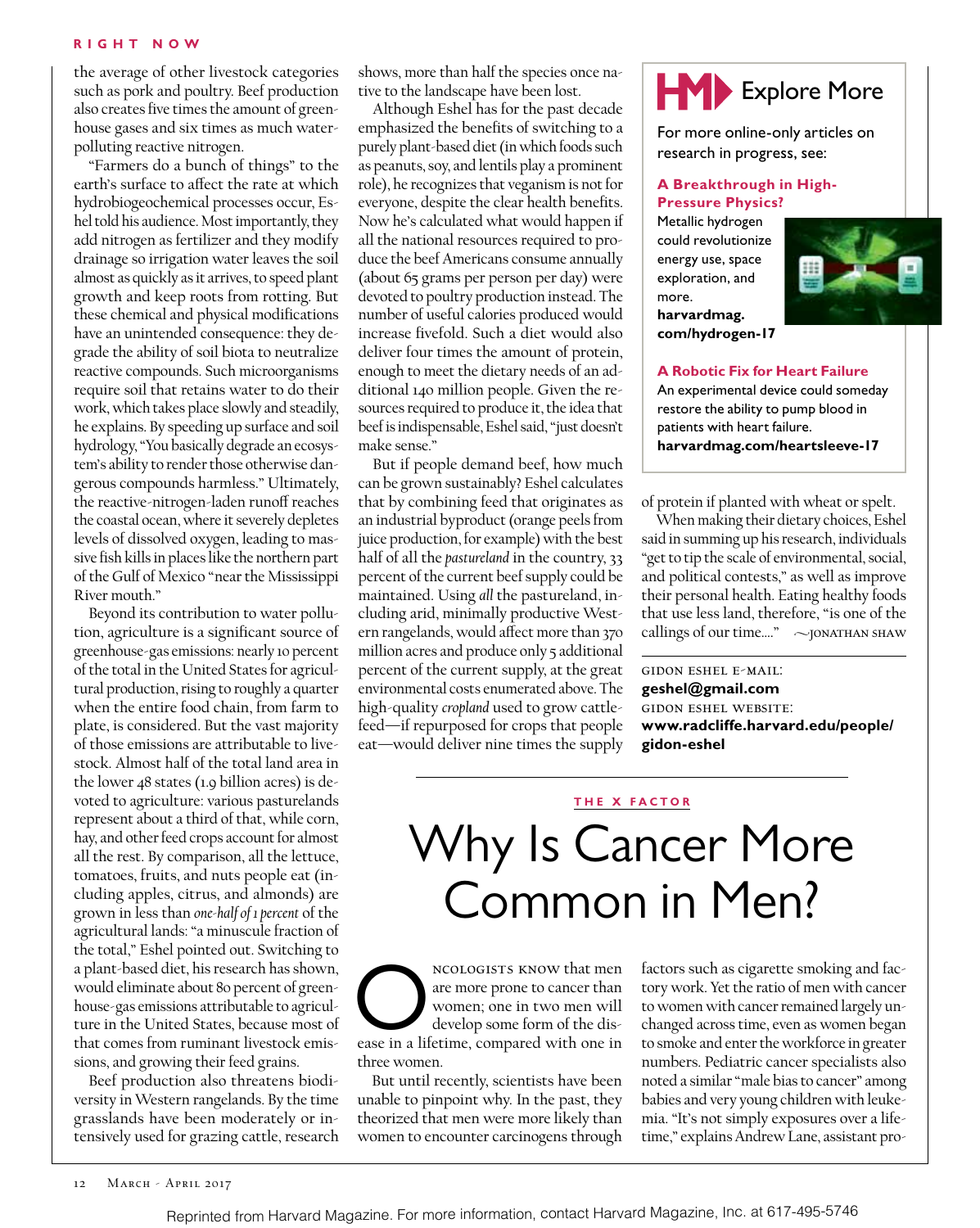fessor of medicine and a researcher at the Dana-Farber Cancer Institute. "It's something intrinsic in the male and female system."

Now, discoveries by Lane and the Broad Institute of Harvard and MIT reveal that genetic differences between males and females may account for some of the imbalance.

A physician-researcher who studies the genetics of leukemia and potential treatments, Lane says that he and others noted that men with certain types of leukemia often possess mutations on genes located on the X chromosome. These mutations damage tumor-suppressor genes, which normally halt the rampant cell division that triggers cancer.

Lane initially reasoned that females, who have two X chromosomes, would be less prone to these cancers because they have two copies of each tumor suppressor gene. In contrast, men have an X and a Y chromosome—or just one copy STUART BRADFORD



of the protective genes, which could be "taken out" by mutation. But the problem with that hypothesis, Lane says, was a "fascinating phe-

#### **Rig ht N o w**

nomenon from basic undergraduate biology called X-inactivation." In a female embryo, he explains, cells randomly inactivate one of the two X chromosomes. "When a female cell divides, it remembers which X chromosome is shut down, and it keeps it shut down for all of its progeny."

If female cells have only one X chromosome working at a time, then they should be just as likely as male cells to experience cancer-causing gene mutations. So Lane and his team dug deeper into existing studies and encountered a little-known and surprising finding: "There are about 800 genes on the X chromosome," he says, "and for reasons that are still unclear, about 50 genes on that inactive X chromosome stay on."

In a "big Aha! moment," Lane's group realized that those gene mu-

tations common in men with leukemia were located on genes that continue to function on women's inactive chromosome. The research-

# **More** *Harvard Magazine*

# **Curated content delivered to your in-box**

Sign up for *Harvard Magazine* email and never miss a story. Select weekly or monthly news digests, sports, classifieds, and more....



# **HM**▶ harvardmagazine.com/email